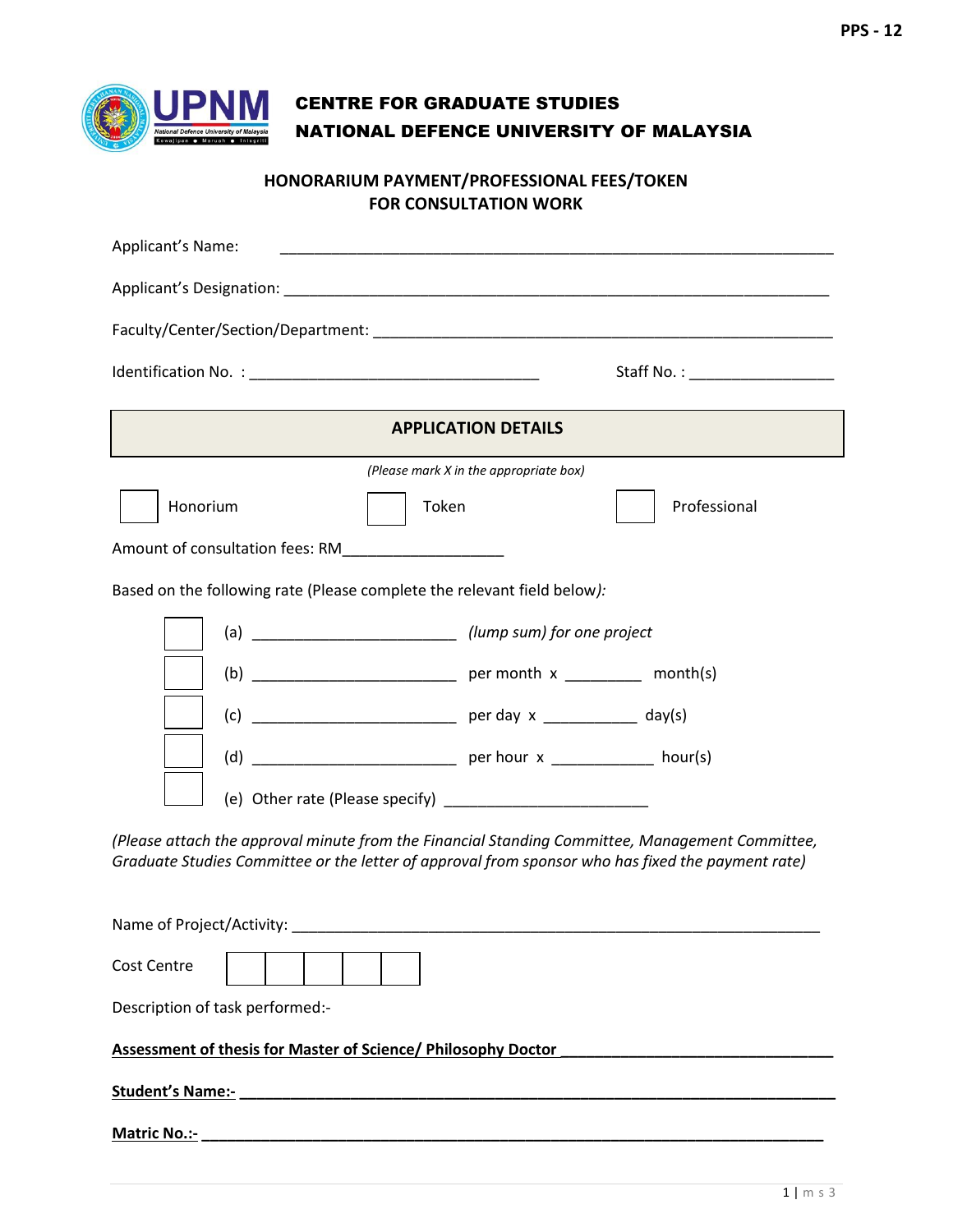| DETAILS OF CONSULTATION FEES RECEIVED FOR THE YEAR |
|----------------------------------------------------|
|----------------------------------------------------|

| No. | Date | Voucher No.  | Amount |
|-----|------|--------------|--------|
| 1.  |      |              |        |
| 2.  |      |              |        |
| 3.  |      |              |        |
| 4.  |      |              |        |
| 5.  |      |              |        |
| 6.  |      |              |        |
| 7.  |      |              |        |
| 8.  |      |              |        |
| 9.  |      |              |        |
| 10. |      |              |        |
|     |      | <b>Total</b> |        |

Note: Please attach separate sheets if the columns above are insufficient

## **DECLARATION**

I hereby declare:

- (a) Details in this claim form are true and I have never submitted the claims as stated in this form.
- (b) I have acknowledged all consultation fees paid to me for this year as in the table above.
- (c) I am fully responsible in testifying all consultation fees received from the university every year to Inland Revenue Board of Malaysia (LHDN).

Date: example and the contract of the Applicant's Signature:  $\Delta$ 

Certified:

(a) I have given permission to the person above to conduct consultation work as claimed.

(b) The claim is approved / rejected.

Date: \_\_\_\_\_\_\_\_\_\_\_\_\_\_\_\_\_\_ Signature of the Head of PTJ: \_\_\_\_\_\_\_\_\_\_\_\_\_